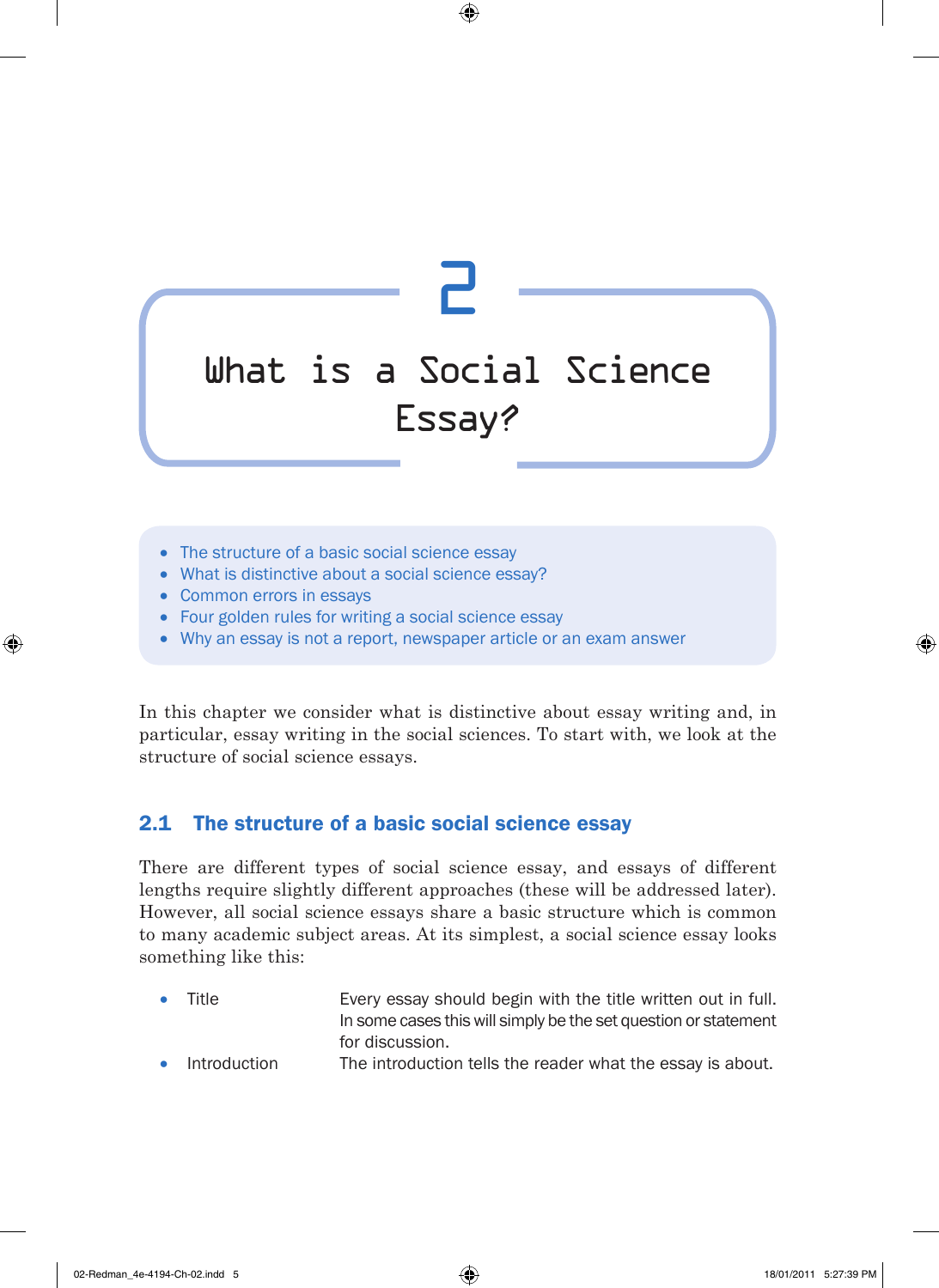| Main section         | The main section, or 'body', of the essay develops the key<br>points of the argument in a 'logical progression'. It uses<br>evidence from research studies (empirical evidence) and |
|----------------------|-------------------------------------------------------------------------------------------------------------------------------------------------------------------------------------|
| Conclusion           | theoretical arguments to support these points.<br>The conclusion reassesses the arguments presented in<br>the main section in order to make a final statement in                    |
| • List of references | answer to the question.<br>This lists full details of the publications referred to in the<br>text.                                                                                  |

 $\textcircled{\scriptsize{*}}$ 

# 2.2 What is distinctive about a social science essay?

As you are no doubt aware, essay writing is a common feature of undergraduate study in many different subjects. What, then, is distinctive about essay writing in the social sciences? There are particular features that characterize social science essays and that relate to what is called the *epistemological*  underpinning of work in this area (that is, to ideas about what constitutes valid social scientific knowledge and where this comes from). Among the most important of these characteristics are:

- the requirement that you support arguments with *evidence,* particularly evidence that is the product of systematic and rigorous research (see Sections 6.1 and 8.2);
- the use of *theory* to build explanations about how the social world works (see Section 8.2).

*Evidence* is important in social scientific writing because it is used to support or query beliefs, propositions or hypotheses about the social world. Let's take an example. A social scientist may ask: 'Does prison work?' This forms an initial *question*, but one that is too vague to explore as it stands. (This question might be about whether prison 'works' for offenders, in terms of providing rehabilitation, or re-education; or it might be about whether it 'works' for victims of crime who may wish to see retribution – or any number of other issues.) To answer the question in mind, the social scientist will need to formulate a more specific *claim,* one that can be systematically and rigorously explored. Such a claim could be formulated in the following terms: 'Imprisonment reduces the likelihood of subsequent reoffending'. This claim can now be subjected to systematic research. In other words, the social scientist will gather *evidence* for and against this claim, evidence that she or he will seek to interpret or *evaluate.* This process of evaluation will tend to support or refute the original claim, but it may be inconclusive, and/or it may generate further questions. Together, these processes of enquiry can be

⊕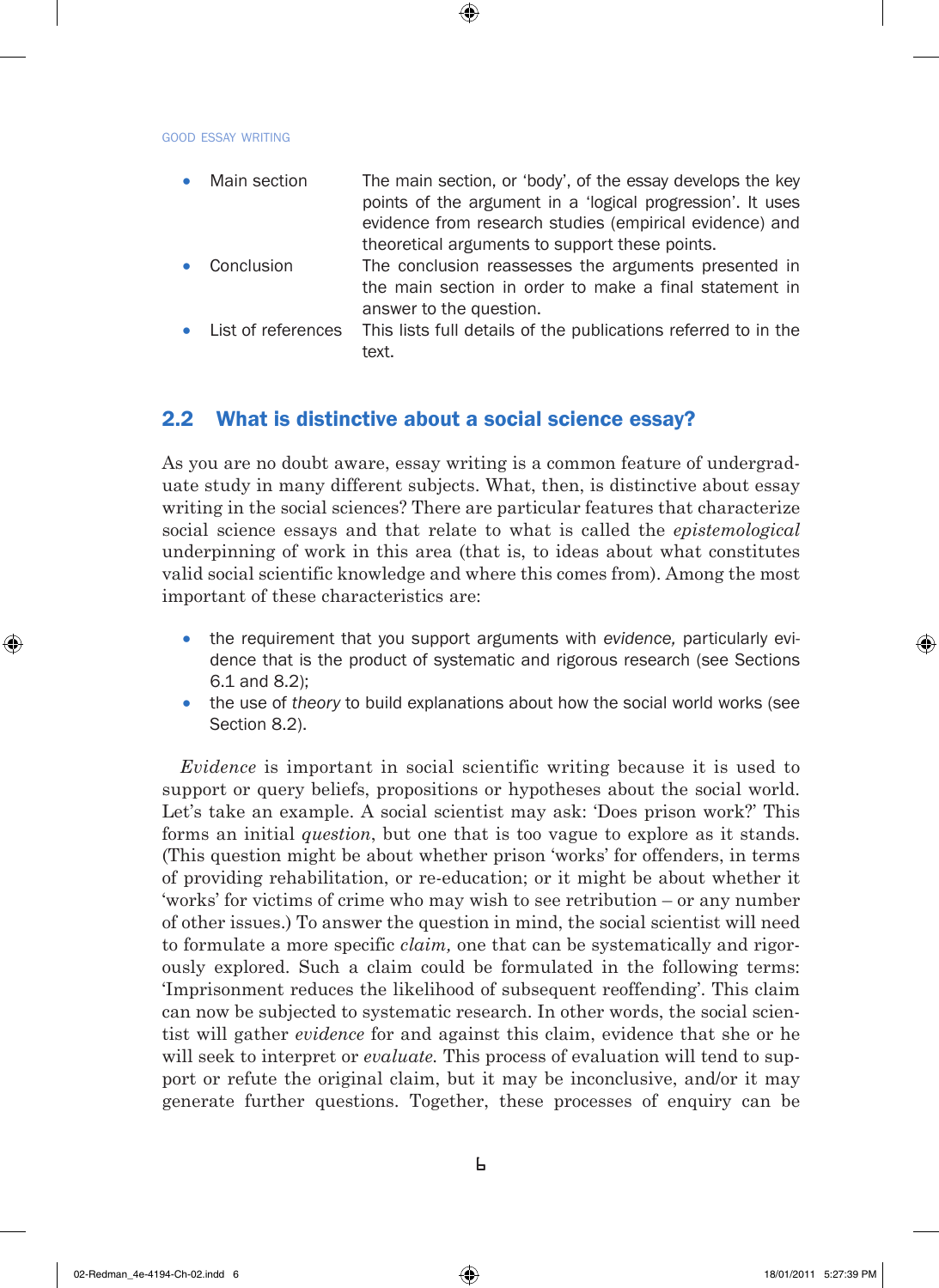$\textcircled{\scriptsize{*}}$ 

WHAT IS A SOCIAL SCIENCE ESSAY?



Figure 1 The circuit of social scientific knowledge

*Source*: Sherratt et al., 2000, p. 18.

described as forming a 'circuit of social scientific knowledge'. This circuit can be represented as in Figure 1.

Undergraduates may sometimes be asked to conduct their own small-scale research, for instance a small number of interviews, or some content analysis. However, the focus of social science study at undergraduate level, and particularly in the first two years of study, will be largely on the research of others. Generally, in preparing for writing your essays, the expectation will be that you will identify and evaluate evidence from existing research findings. However, the principle holds good: in writing social science essays you will need to find evidence for and against any claim, and you will need to evaluate that evidence.

*Theory* is important in social scientific writing because the theoretical orientation of the social scientist will tend to inform the types of question she or he asks, the specific claims tested, the ways in which evidence is identified and gathered, and the manner in which this evidence is interpreted and evaluated. In other words, the theoretical orientation of the social scientist is liable to impact upon the forms of knowledge she or he will produce.

Take, for example, the research question we asked above: 'Does prison work?' A pragmatic, policy-oriented social scientist may seek to answer this question by formulating a specific claim of the sort we identified, 'Imprisonment reduces the likelihood of reoffending'. She or he may then gather evidence of reoffending rates among matched groups of convicted criminals, comparing those who were imprisoned with those who were given an alternative punishment such as forms of community service. Evidence that imprisonment did not produce significantly lower rates of reoffending than punishment in the community may then be interpreted as suggesting that prison does not work, or that it works only up to a point. However, another social scientist might look at the same research findings and come to a different conclusion, perhaps

⊕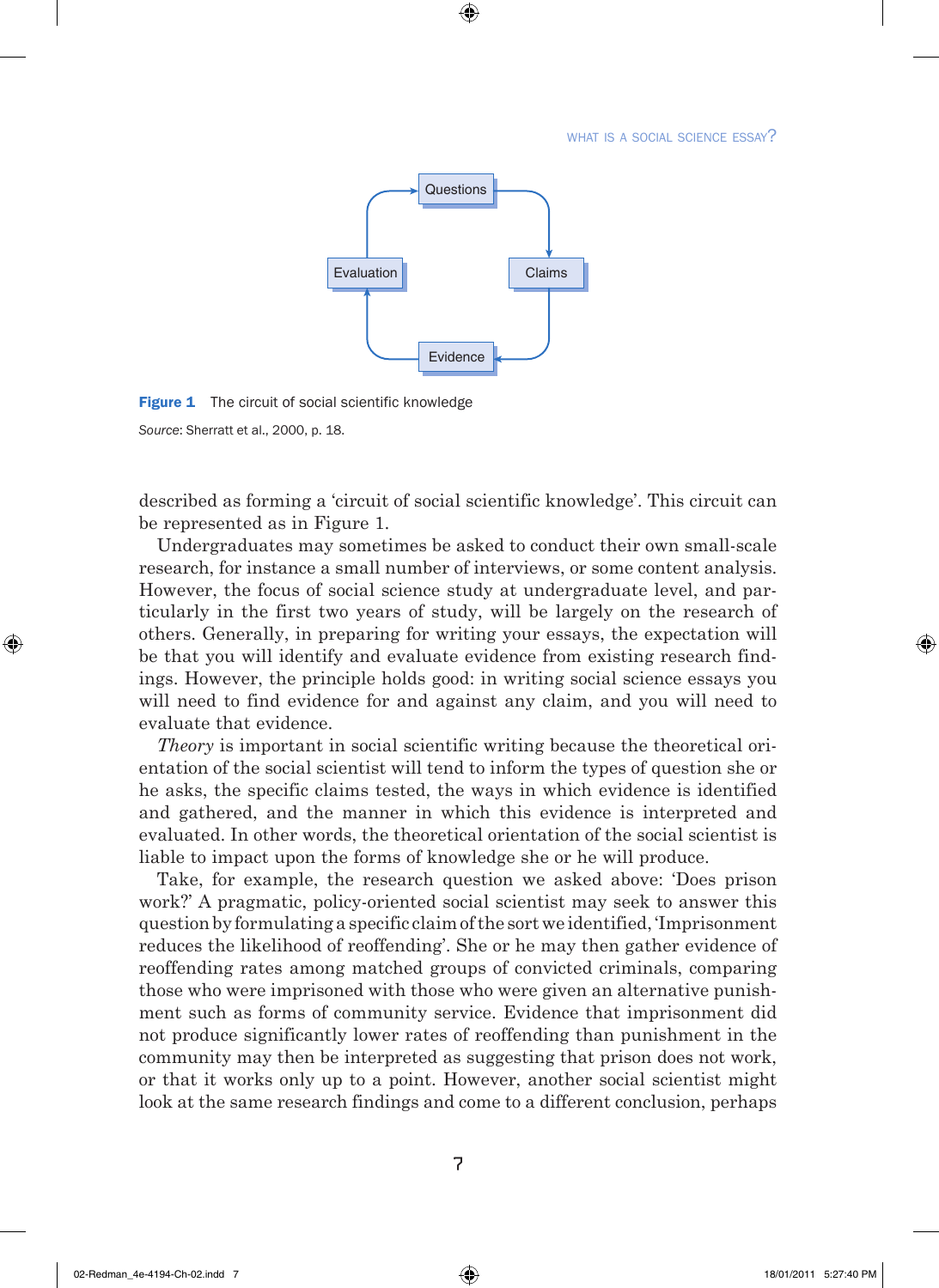@

⊕

that the apparent failure of prison to reduce reoffending demonstrates that its primary purpose lies elsewhere. Indeed, more 'critically' oriented social scientists (for example, those informed by Marxism or the work of Michel Foucault) have sought to argue that the growth of prisons in the nineteenth century was part of wider social attempts to 'discipline', in particular, the working class.

 $\textcircled{\scriptsize{*}}$ 

The issue here is not whether these more 'critical' arguments are right or wrong but that a social scientist's theoretical orientation will inform how she or he evaluates the available evidence. In fact, it is likely that a 'critical' social scientist of this sort would even have formulated a different research 'claim'. For example, rather than seeking to test the claim, 'Imprisonment reduces the likelihood of reoffending', the critical social scientist might have sought to test the proposition, 'Prisons are part of wider social strategies that aim to produce "disciplined" subjects'. The point for you to take away from this discussion is, then, that the theories we use shape the forms of social scientific knowledge we produce (see Figure 2).

There is considerable debate within the social sciences about the exact relationship between theory and evidence. To simplify somewhat, some social scientists tend to argue that evidence can be used to support or invalidate the claims investigated by research and thereby produce theoretical accounts of the social world that are more or less accurate. Other social scientists will tend to argue that our theoretical orientations (and the value judgements and taken-for-granted assumptions that they contain) shape the processes of



**Figure 2** Concepts and theories shape, and are shaped by, the circuit of knowledge *Source*: Adapted from Sherratt et al., 2000, p. 18.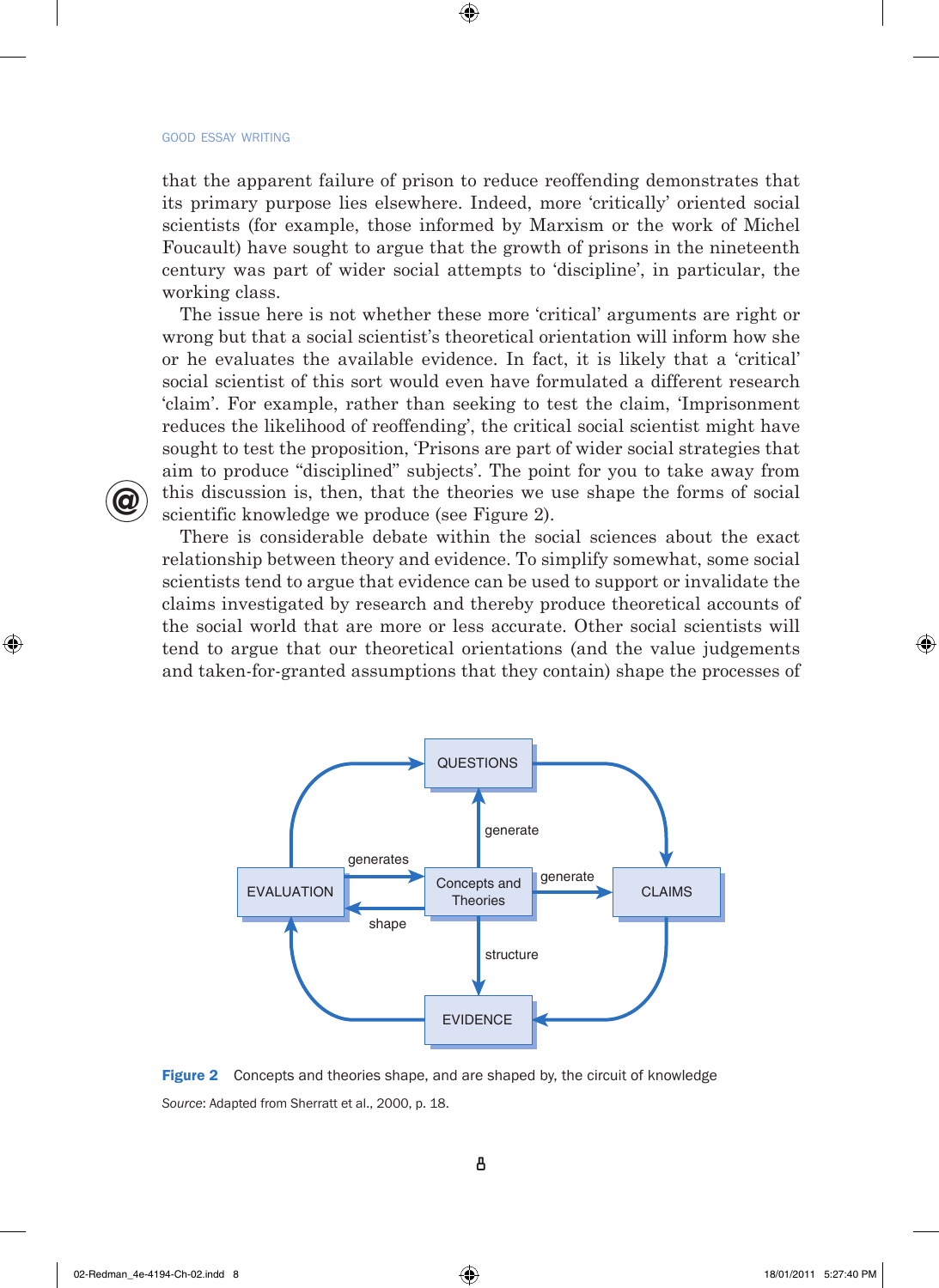social scientific enquiry itself, such that we can never claim to produce a straightforwardly 'accurate' account of the social world. Instead, they suggest that social scientific knowledge is always produced from a particular standpoint and will inevitably reflect its assumptions.

 $\textcircled{\scriptsize{*}}$ 

Some of the implications of these points are discussed further in Sections 6.2 and 8.2. For now, what you need to grasp is that essay writing in the social sciences is distinguished by its emphasis on: the use of researched evidence to support arguments and on theory as central to the process by which we build accounts of social worlds. Your own writing will need to engage with both elements.

# 2.3 Common errors in essays

Having identified what distinguishes a social science essay we can return to the more practical task of how to write one. This process is elaborated in the chapters that follow, but before getting into the details of this, we should think about what commonly goes wrong in essay writing.

Perhaps the most common mistakes in essay writing, all of which can have an impact on your marks, are:

- failure to answer the question;
- failure to write using your own words;
- poor use of social scientific skills (such as handling theory and evidence);
- poor structure;

⊕

- poor grammar, punctuation and spelling; and
- failure to observe the word limit (where this is specified).

Failing to answer the question sounds easy enough to avoid, but you might be surprised how easy it is to write a good answer to the wrong question. Most obviously, there is always the risk of misreading the question (suggestions on how to avoid this can be found in Section 4.1). However, it is frequently the case that questions will 'index' a wider debate and will want you to review and engage with this. Thus, you need to avoid the danger of understanding the question but failing to connect it to the debate and the body of literature to which the question refers (this point is discussed more fully in Sections 5.3 and 8.1). Equally, particularly on more advanced undergraduate courses, you are likely to be asked to work from an increasing range of sources. The dangers here include failing to select the *most* relevant material and failing to organize the material you have selected in a way that best fits the question. Therefore, make sure that you take time to read the question properly to ensure that you understand what is being asked. Next, think carefully about whether there is a debate that 'lies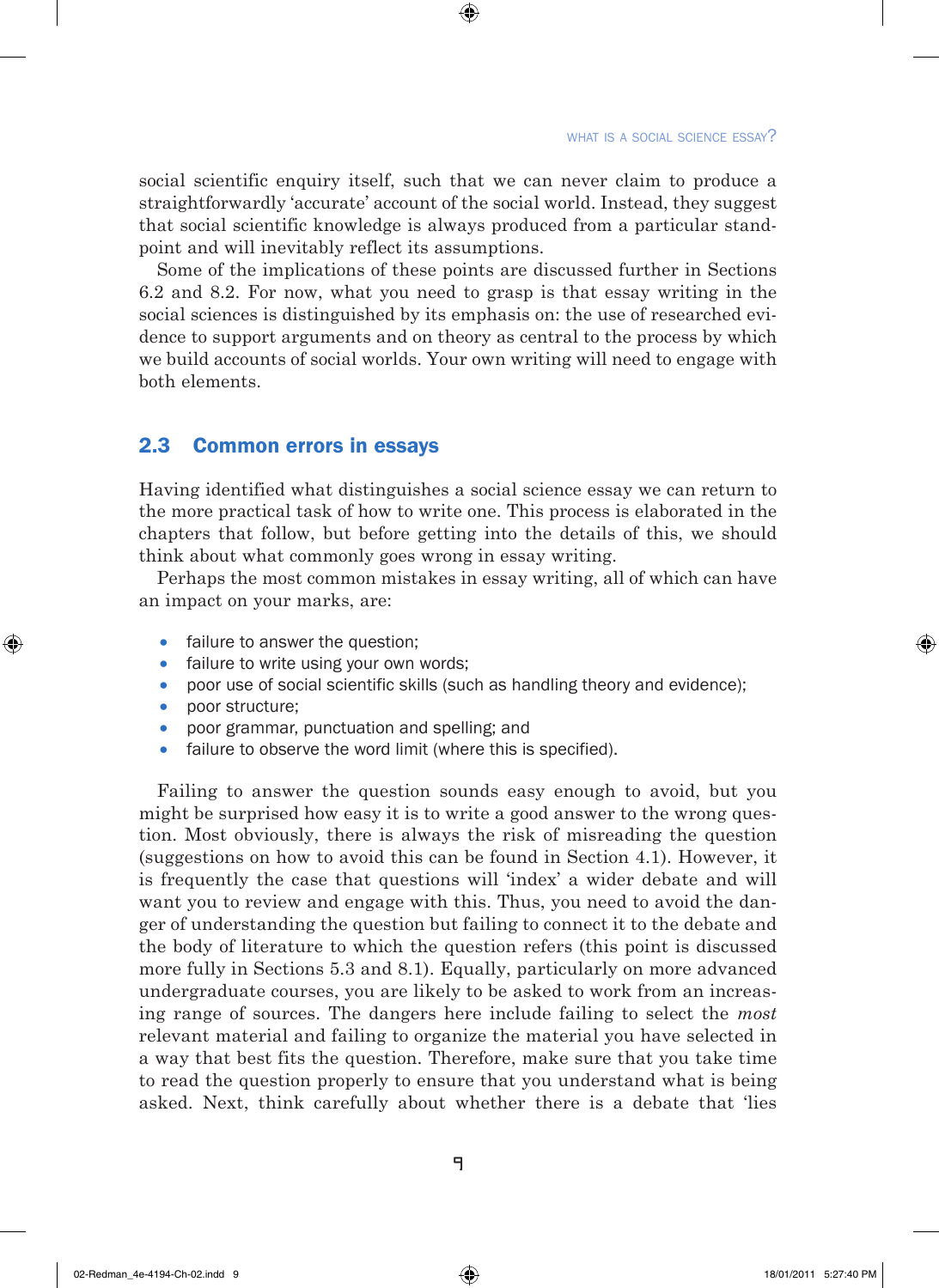behind' the question. Then be sure to identify the material that addresses the question most fully.

 $\textcircled{\scriptsize{*}}$ 

Writing in your own words is crucial because this is the best way in which you can come to understand a topic, and the only way of demonstrating this understanding to your tutor. How to avoid 'plagiarism' (or copying what someone else has already written or said) is dealt with in detail in Section 11.5. The important point to remember is that if you do plagiarize, your essay risks receiving a fail grade, and if you plagiarize repeatedly you risk further sanctions. You must therefore always put arguments in your own words except when you are quoting someone directly (in which case you must use the appropriate referencing conventions, discussed in Chapter 10). The positive side of what might seem like a draconian rule is that you will remember better what you have put in your own words. This ensures that you will have the fullest possible understanding of your course. If there is an end-of-course exam, such an understanding will be a real asset.

Social science essays also need to demonstrate an effective use of social scientific skills. Perhaps the most obvious of these skills is the ability to deploy theory and evidence in an appropriate manner (as you saw in the previous section, this is what distinguishes social scientific essay writing). However, particularly as you move on to more advanced undergraduate courses, you should also keep in mind the need to demonstrate such things as confidence in handling social scientific concepts and vocabulary; an awareness of major debates, approaches and figures in your field; the ability to evaluate competing arguments; and an awareness of potential uncertainty, ambiguity and the limits of knowledge in your subject. These are important because they indicate your ability to work creatively with the tools of the social scientist's trade (these issues are addressed throughout the following chapters).

An effective structure is important and pragmatic because it helps the person who marks your essay to understand what is going on. By contrast, a list of unconnected ideas and examples is likely to confuse, and will certainly fail to impress. The simplest way to avoid this is to follow the kind of essay writing conventions briefly outlined above and discussed in later chapters of this guide. Chapter 8, on the main body of the essay, is particularly relevant here, but you will also need to keep in mind the importance of a wellwritten introduction and conclusion to an effectively structured argument (see Chapters 7 and 9).

The ability to spell, punctuate and use grammar correctly is, generally speaking, something you are expected to have mastered prior to embarking on a degree-level course. As sections 8.4 and 11.4 explain, this is really a matter of effective communication. While it is the content of your essay that will win you the most marks, you need to be able spell, punctuate and use grammar effectively in order to communicate what you have to say. Major problems

⊕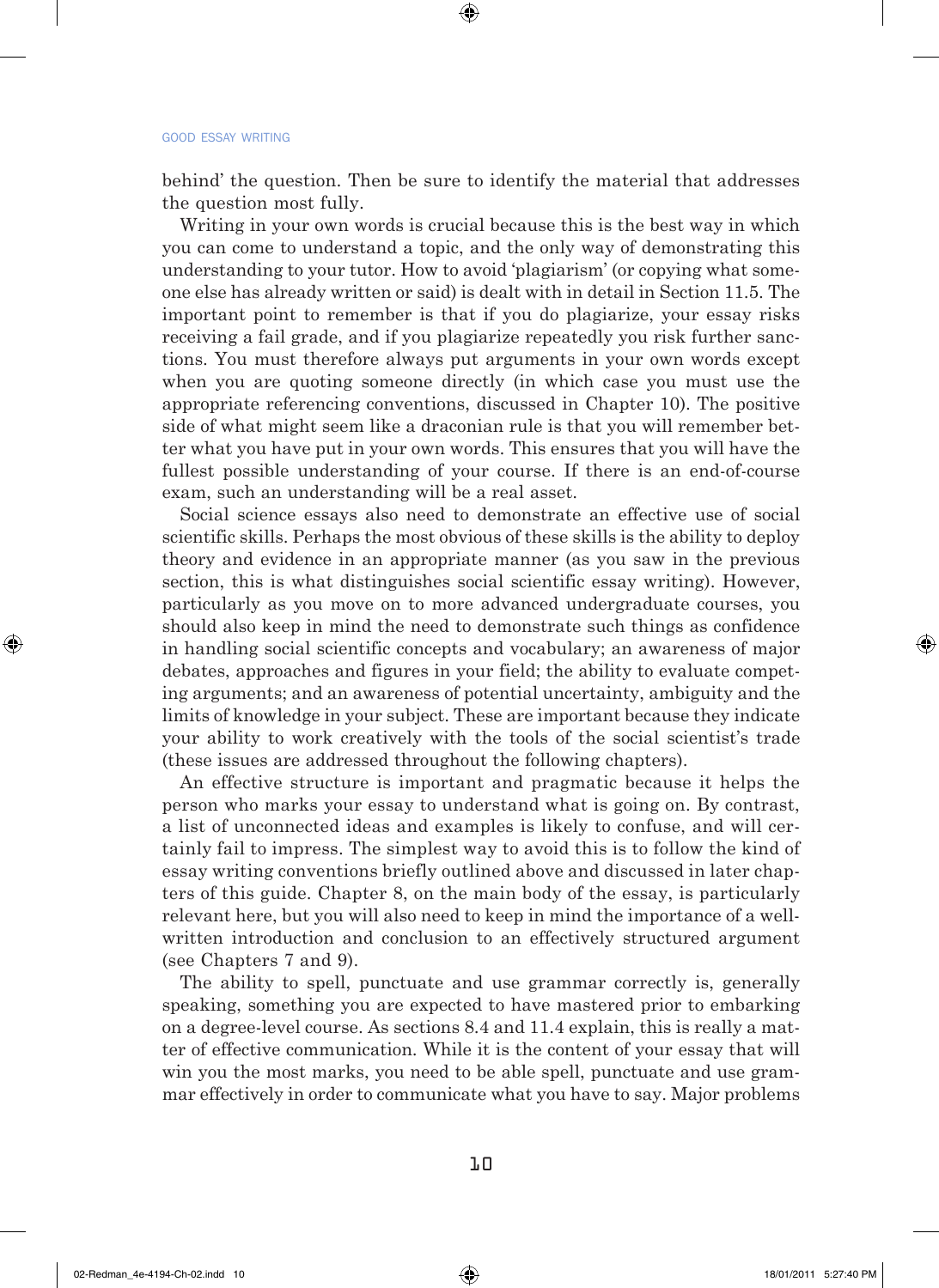in this area will inevitably hold down your marks, so if this is an issue in your work, it will be a good idea to seek further help.

 $\textcircled{\scriptsize{*}}$ 

Finally, observing the word limit is important – and, as you probably realize, more difficult than it sounds. Further advice on this matter is available in Section 11.1, but the simplest advice is always to check whether there is a word limit and what this is, and then to be ruthless with yourself, focusing only on the material that is most pertinent to the question. If you find that you have written more words than is allowed, you will need to check for irrelevant discussions, examples, or even wordy sentence construction. Too few words may indicate that you haven't provided the depth of discussion required, or that you have omitted essential points or evidence.

In the light of the above, we can identify four golden rules for effective social scientific essay writing.

# 2.4 Four golden rules for writing a social science essay

- *Rule 1:* Answer the question that is asked.
- *Rule 2:* Write your answer in your own words.
- *Rule 3:* Think about the content of your essay, being sure to demonstrate good social scientific skills.
- *Rule 4:* Think about the structure of your essay, being sure to demonstrate good writing skills, and observing any word limit.

# 2.5 Why an essay is not a report, newspaper article or an exam answer

This section has mainly focused on what is distinctive about a social science essay, but there is something distinctive about essays in general that is worth keeping in mind. Many students come from professional backgrounds where report writing is a common form of communication. For other students a main source of information is newspapers or online websites. These are all legitimate forms of writing that serve useful purposes – but, apart from some of the content on academic websites, they just aren't essays. There are exam conventions that make exam writing – even 'essay style' exams – different from essay writing.

In part, this is to do with 'academic register' or 'voice'. Part of what you will develop as you become a stronger essay writer is a 'voice' that is your own, but that conforms to the conventions of academic practice. For social scientists, as we have noted above, this practice includes the use of evidence to support an argument and providing references that show where your ideas

♠

@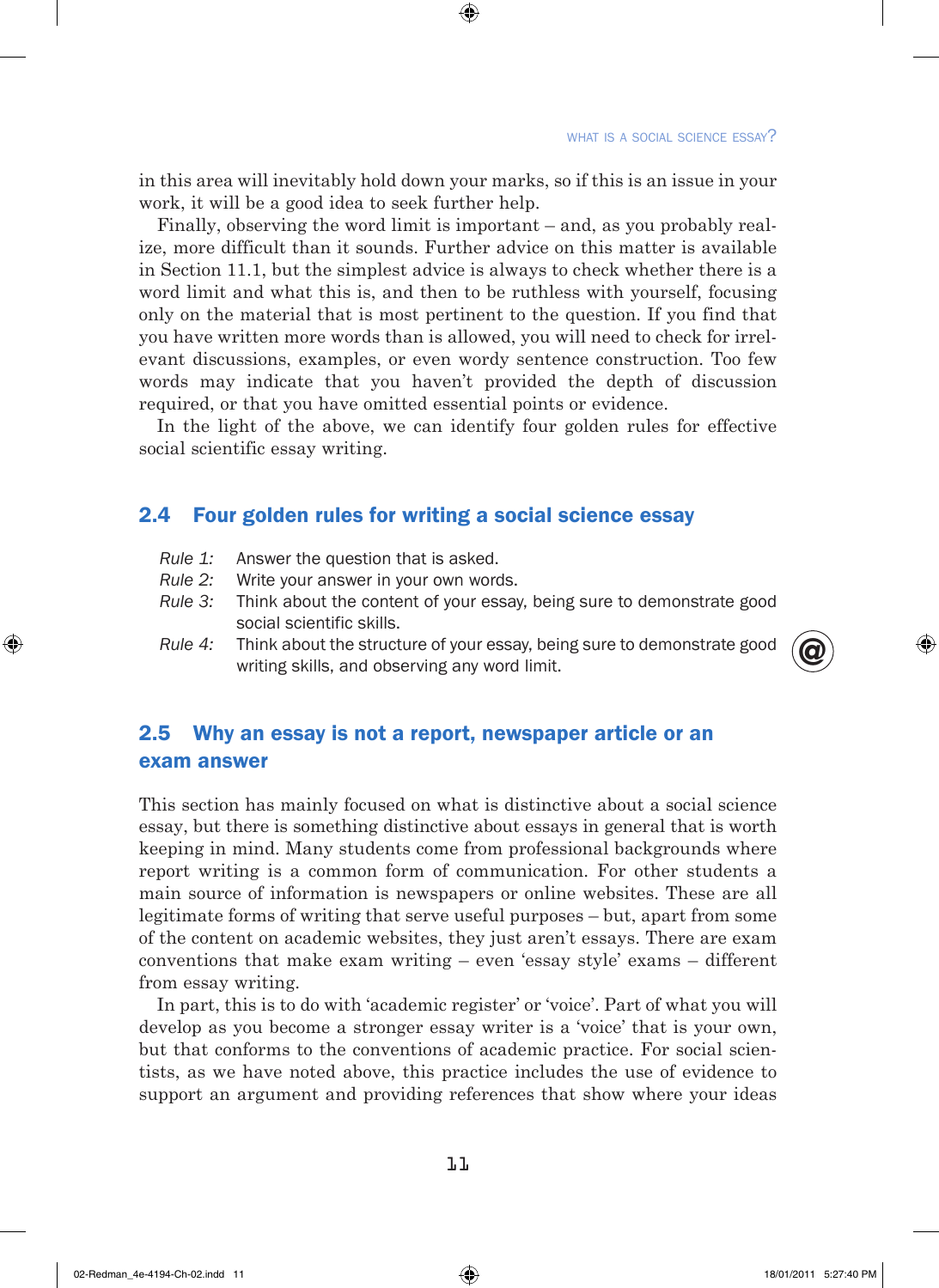and evidence have come from. It also includes the ability to write with some confidence, using the vernacular  $-$  or language  $-$  of your subject area. Different forms of writing serve different purposes. The main purpose of academic writing is to develop and share knowledge and understanding. In some academic journals this can take the form of boisterous debate, with different academics fully and carefully defending, or arguing for, one position or another. For students of social science, however, there may be less at stake, but essays should nevertheless demonstrate knowledge and understanding of a particular issue or area. Conforming to some basic conventions around how to present ideas and arguments, helps us more easily to compare those ideas, just as conforming to the rules of a game makes it easier for one sports team to play against another: if one team is playing cricket and the other baseball, we will find there are similarities (both use bats, have innings, make runs), but there will also be lots of awkward differences. In the end, neither the players nor the spectators are likely to find it a very edifying experience. The following looks at other forms of serious writing that you may be familiar with, but that just aren't cricket.

 $\textcircled{\scriptsize{*}}$ 

## *Report writing*

⊕

Reports take a variety of forms, but typically involve: an up-front 'executive summary', a series of discussions, usually with numbered headings and subheadings. They are also likely to include 'bullet points' that capture an idea or argument in a succinct way. Professional reports may include evidence, arguments, recommendations and references. You may already have spotted some of the similarities with essays – and the crucial differences. Let's begin with the similarities. Reports and essays both involve discussion, the use of evidence to support (or refute) a claim or argument, and a list of references. Both will have an introductory section, a main body and a conclusion. However, the differences are important. With the exception of very long essays (dissertations and the like), essays do not generally have numbered headings and subheadings. Nor do they have bullet points. They also don't have executive summaries. And, with some notable exceptions (such as essays around areas of social policy perhaps), social science essays don't usually require you to produce policy recommendations. The differences are significant, and are as much about style as they are about substance.

## *Journalistic writing*

For many students, journalistic styles of writing are most familiar. Catchy headlines (or 'titles') are appealing, and newspapers' to-the-point presentation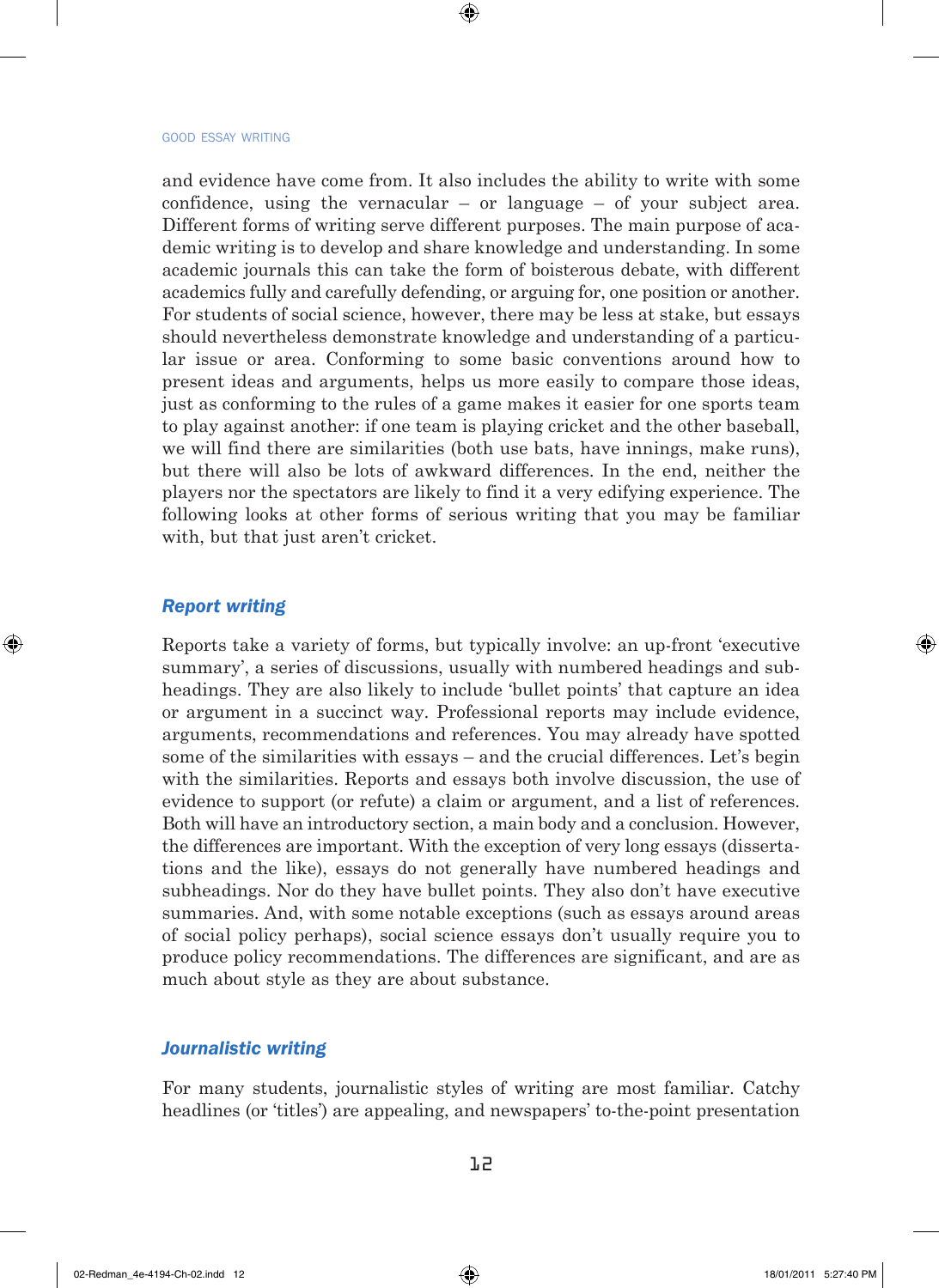may make for easier reading. News stories, however, follow a different set of requirements to essays – a different set of 'golden rules'. In general, newspaper and website news articles foreground the 'who, what, where, when and why' of a story in the first paragraph. The most important information is despatched immediately, with the assumption that all readers will read the headline, most readers will read the first paragraph, and dwindling numbers will read the remainder of the article. Everyday newspaper articles often finish with a 'whimper' for this reason, and there may be no attempt to summarize findings or provide a conclusion at the end – that's not the role of news journalists. (Though there is quite a different set of rules for 'Op Ed' or opinion pieces.) Student essays, by contrast, should be structured to be read from beginning to end. The introduction should serve to 'outline' or 'signpost' the main body of the essay, rather than cover everything in one fell swoop; the main body should proceed with a clear, coherent and logical argument that builds throughout; and the essay should end with a conclusion that ties the essay together.

 $\textcircled{\scriptsize{*}}$ 

## *Exam writing*

⊕

Again, exam writing has similarities and differences with essay writing. Perhaps the main differences are these: under exam conditions, it is understood that you are writing at speed and that you may not communicate as effectively as in a planned essay; you will generally not be expected to provide references (though you may be expected to link clearly authors and ideas). Longer exam answers will need to include a short introduction and a conclusion, while short answers may omit these. Indeed, very short answers may not resemble essays at all as they may focus on factual knowledge or very brief points of comparison.

## Summary

- A basic social science essay has the following: a title, an introduction, a main section, a conclusion, and a list of references.
- Essays in the social sciences are distinguished by their emphasis on the use of evidence to evaluate arguments and the use of theory to build accounts of the social world.
- There is some debate in the social sciences on the relationship between theory and evidence.

*(Continued)*